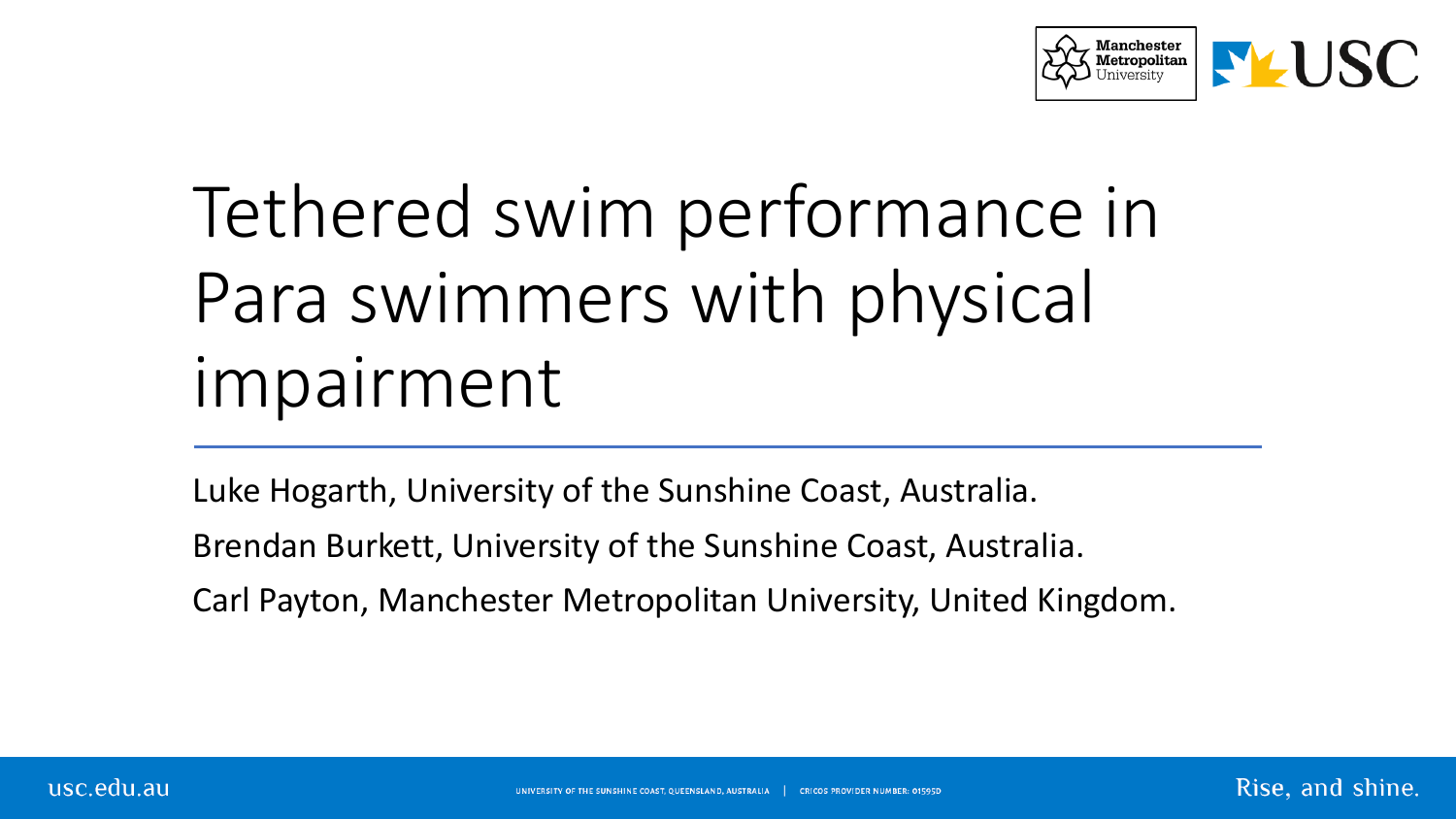



impairments. In: Vanlandewijck YC, Thompson WR, eds. Training and Coaching the Paralympic Athlete: John Wiley & Sons, Ltd.; 2016. pp. 122-149.

usc.edu.au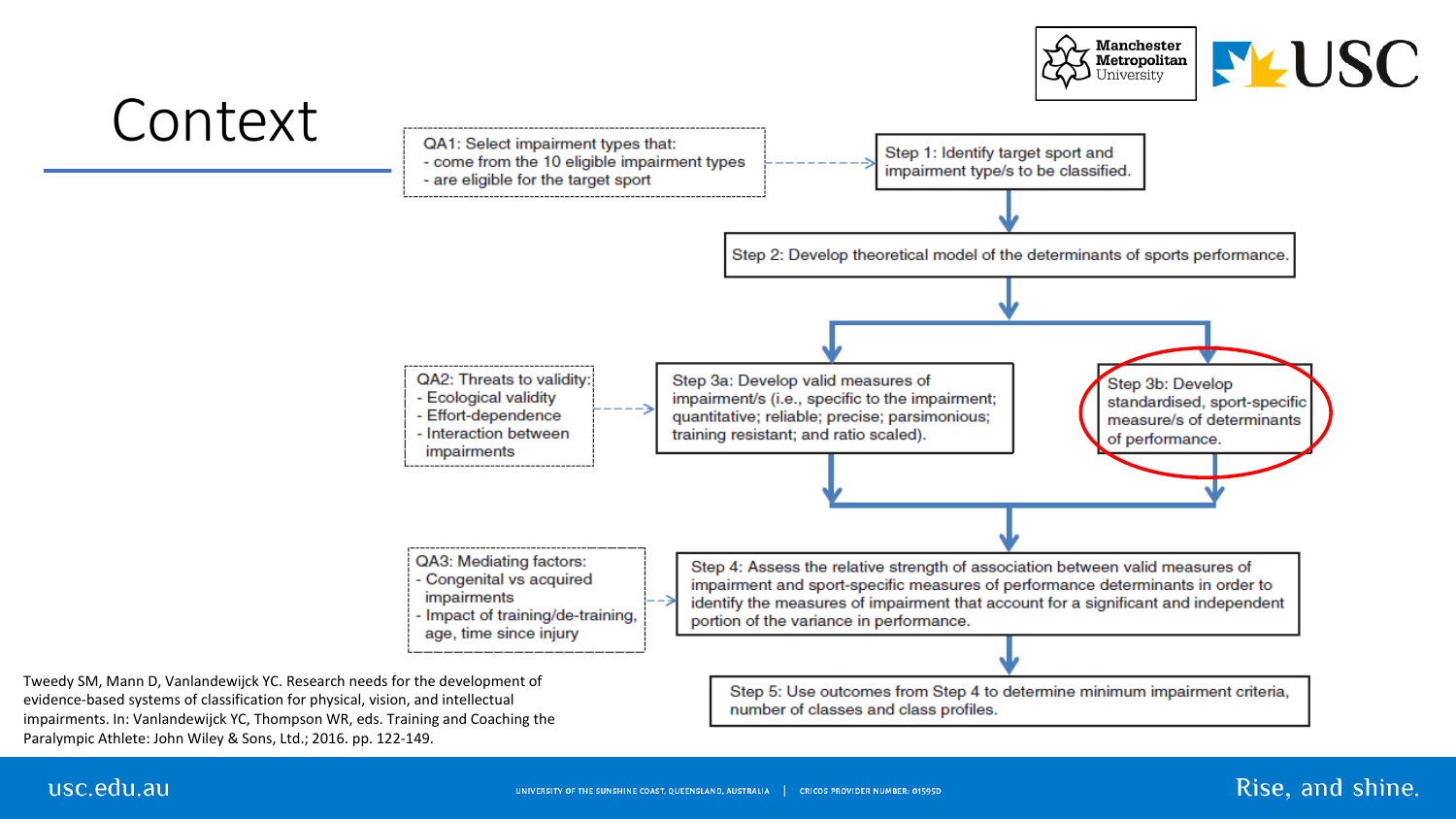

## Background

Swimming performance is fundamentally determined by the amount of propulsion a swimmer can generate while minimizing their resistance in the water.



(Toussaint HM, Beek PJ., 1992)

#### usc.edu.au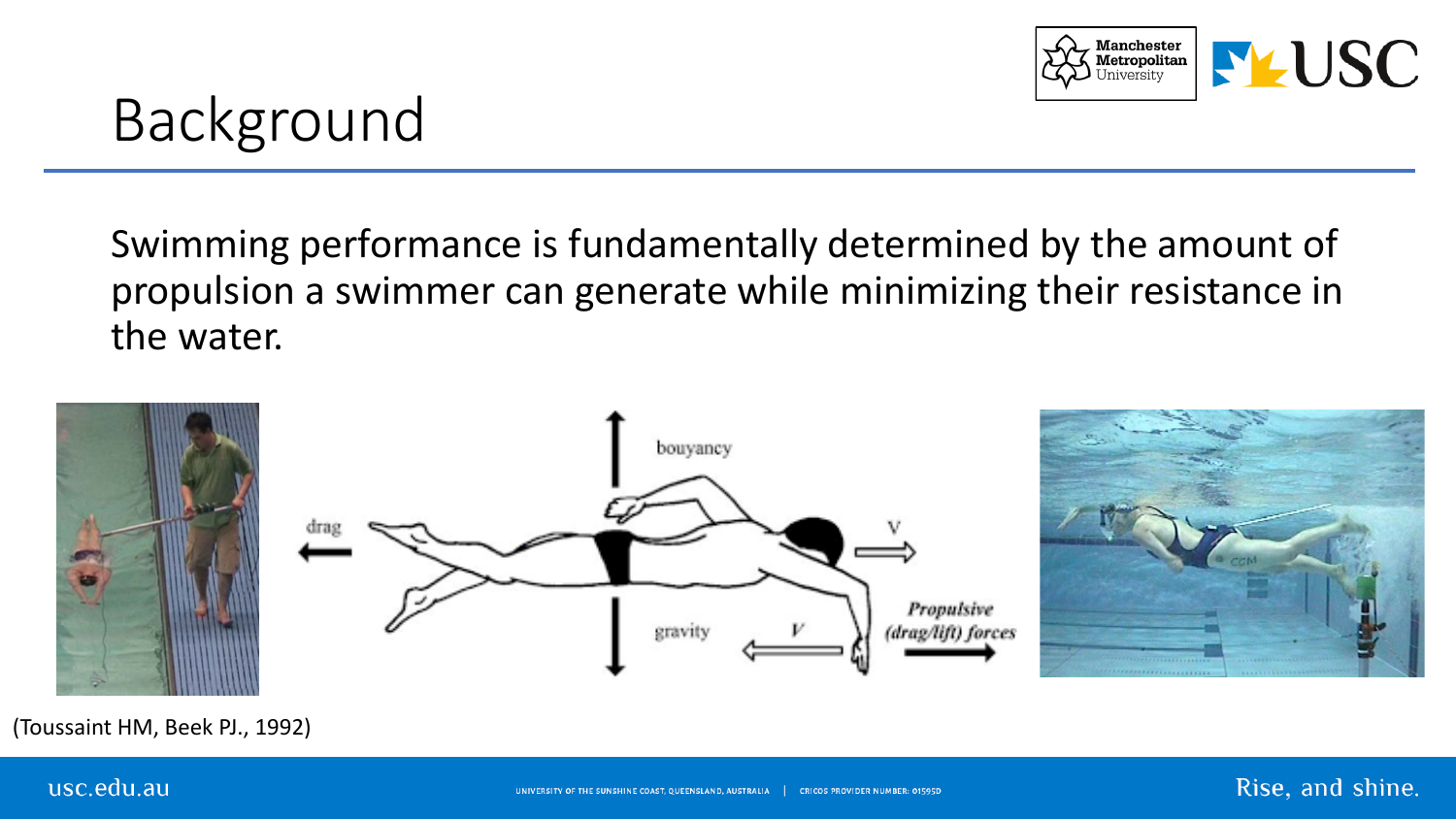

Can maximal fully-tethered swimming provide an objective assessment of the impact that physical impairments have on swimming propulsion?

## Study aims

- 1. Examine the influence of type and severity of physical impairment on tether force measures.
- 2. Establish the relationships between tether force measures and maximal freestyle swim performance in Para swimmers with physical impairment.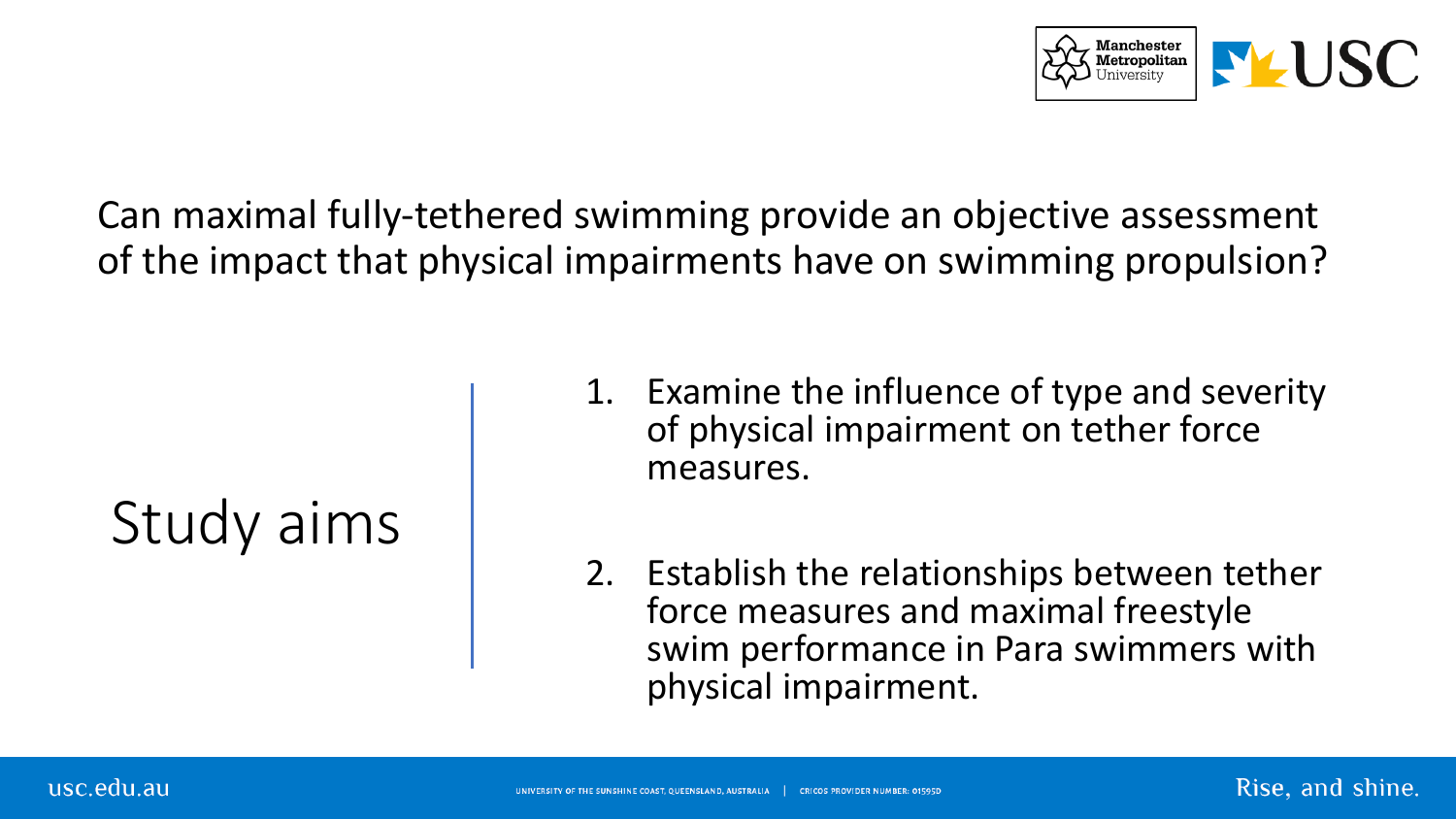

Rise, and shine.

## Design

Single session, two tests conducted in order:

- Maximal freestyle swim speed
- 30 s fully-tethered swim trial

Eighty swimmers with and without physical impairment

- Para swimmers (n = 70)
	- Male ( $n = 44$ ) and female ( $n = 26$ )
	- Limb deficiency (n = 29), hypertonia (n = 24), impaired muscle power (n = 17)
- Able-bodied swimmers (n = 10)
	- Male ( $n = 6$ ) and female ( $n = 4$ )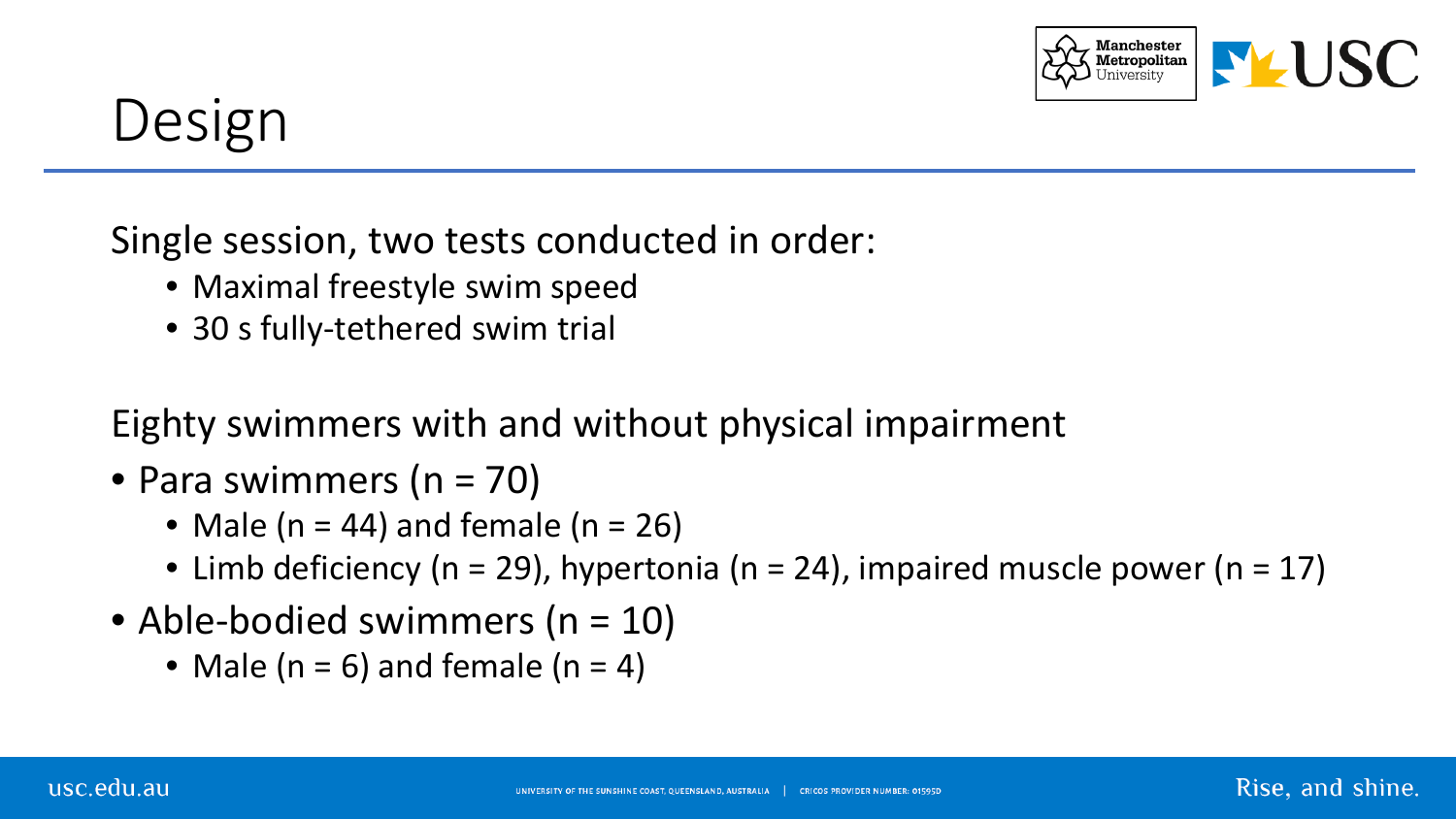### Procedure

- 
- 
- Maximum propulsive force Average propulsive force
- Absolute (N)
- Normalised to body (N·kg<sup>-1</sup>) • 30 s all-out effort<br>
• Tether forces recorded at 100 Hz<br>
Maximum propulsive force<br>
Average propulsive force<br>
• Absolute (N)<br>
• Normalised to body (N·kg<sup>-1</sup>)<br>
Fatigue index (%)

(Morouco PG, Vilas-Boas JP, Fernandes RJ., 2012; Lee CJ, Sanders RH, Payton CJ.,2014 )



#### usc.edu.au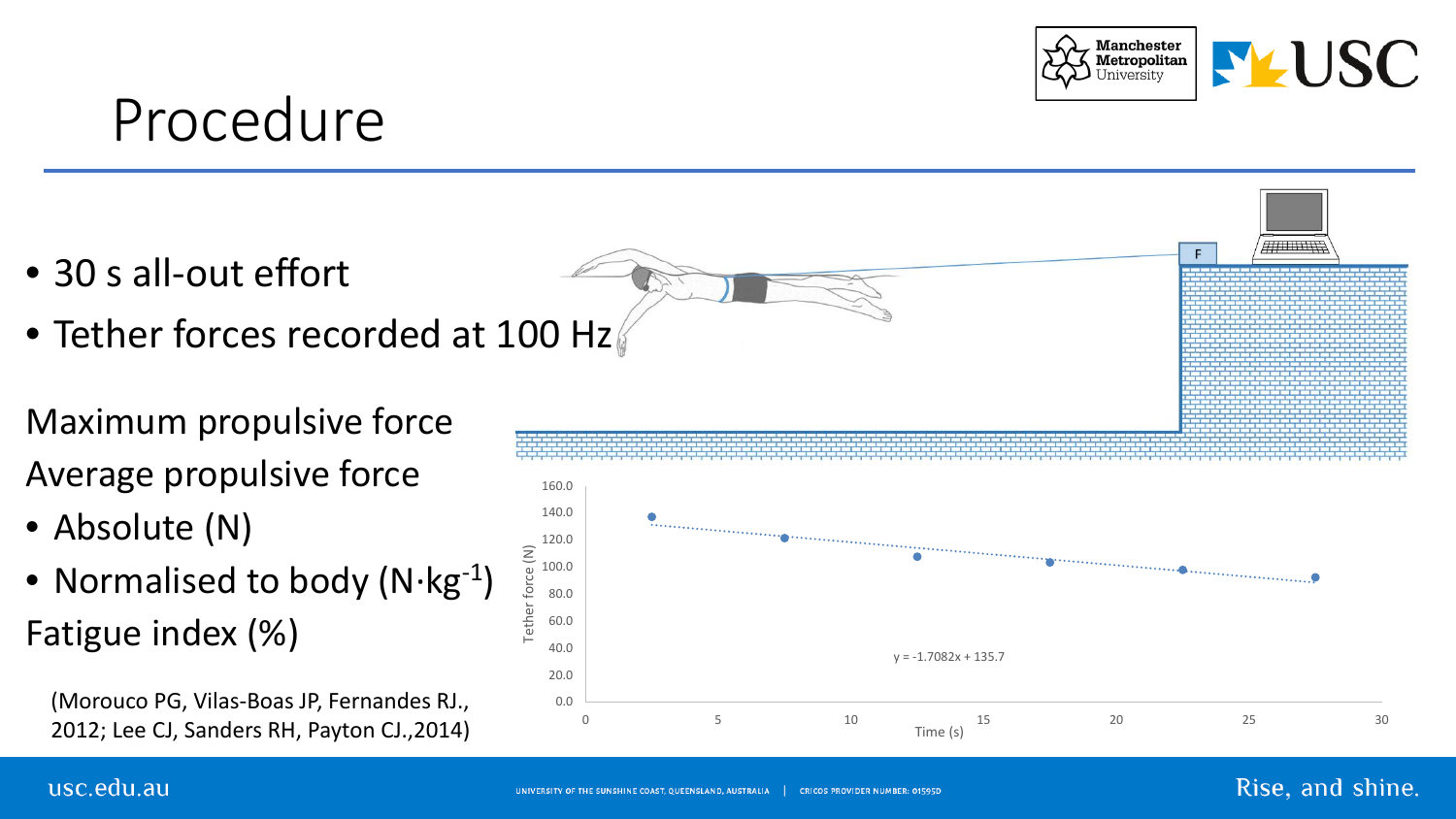

### Results



#### usc.edu.au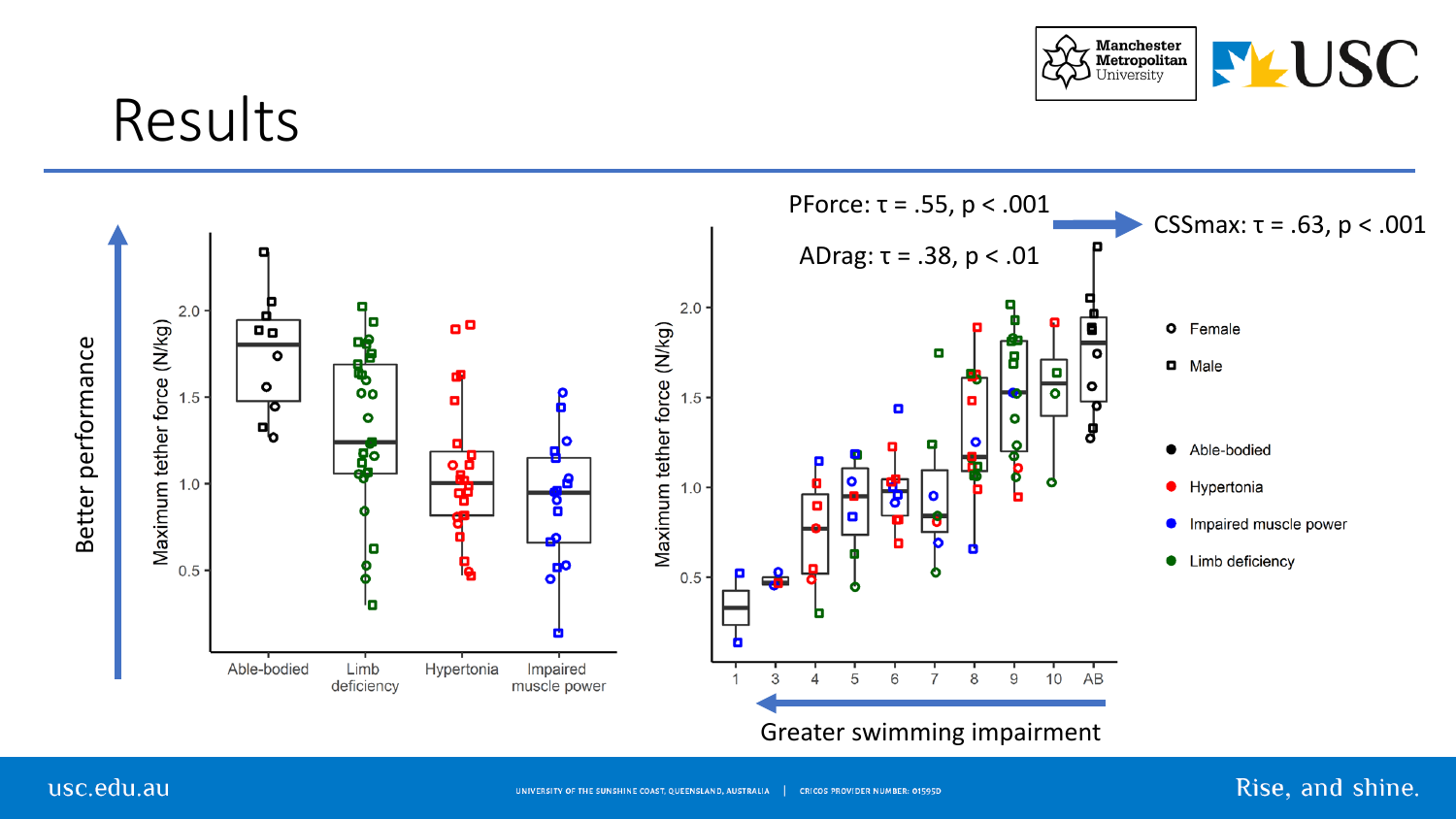

Rise, and shine.

### Results

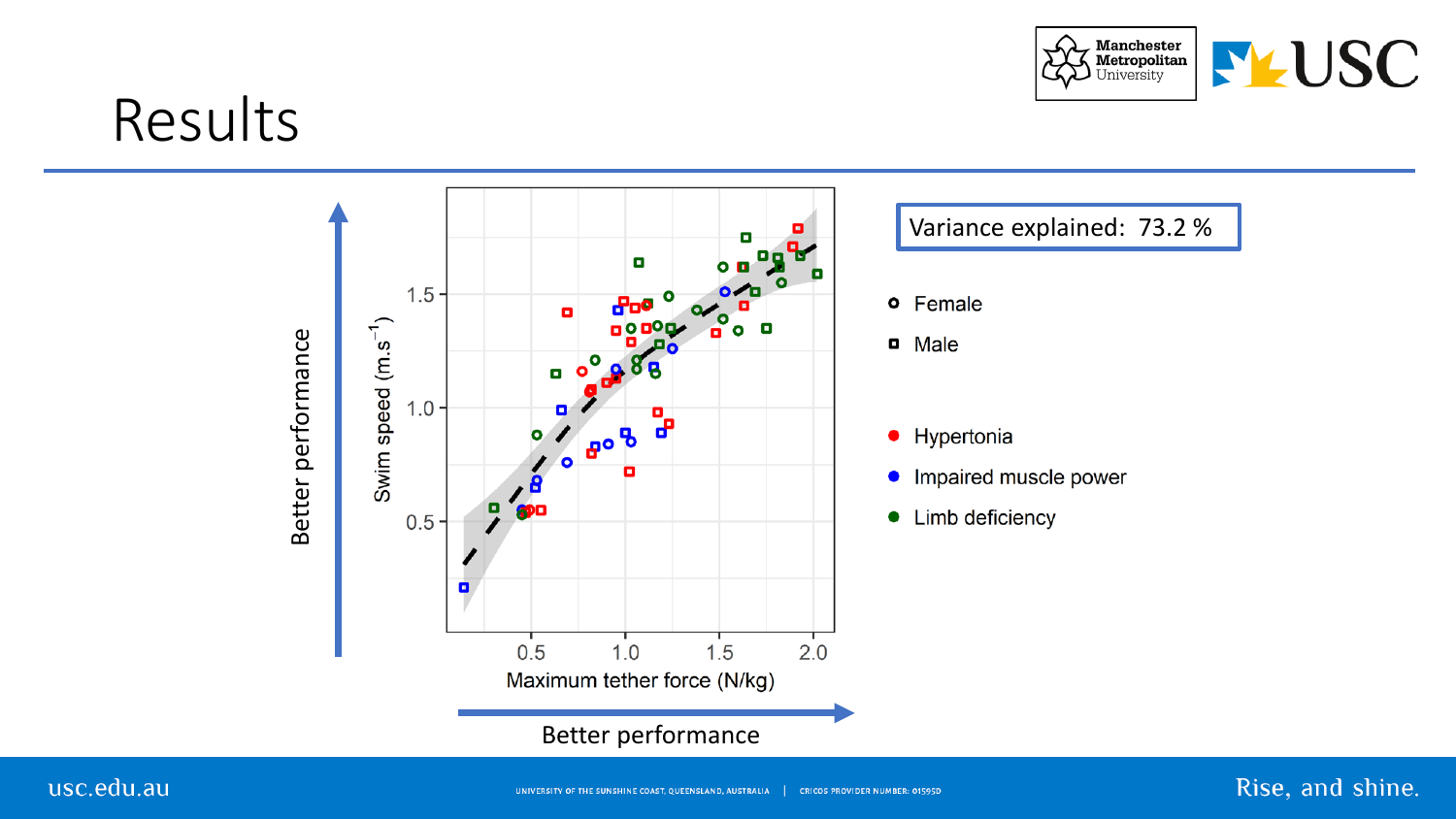

#### usc.edu.au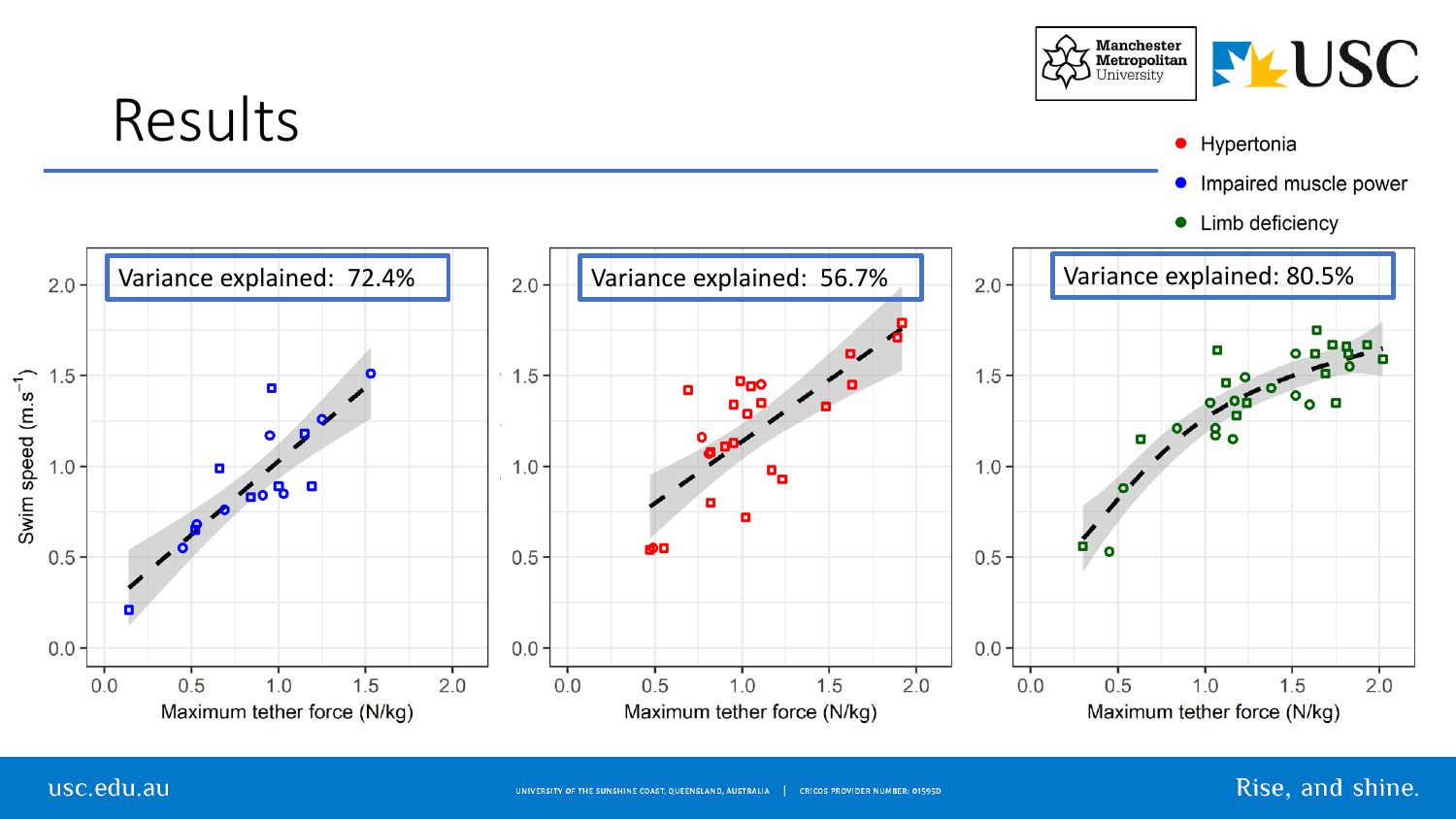

### Summary

- Tether force measures decrease with greater severity of impairment as defined by the current classification system, and explain most of the variance in maximal freestyle swim speed in Para swimmers.
- Understanding the impact of physical impairment on swimming propulsion is key to effective classification for these swimmers.
- Active and passive drag might be more important for Para swimmers with hypertonia and impaired muscle power. An impairment-specific approach is required.